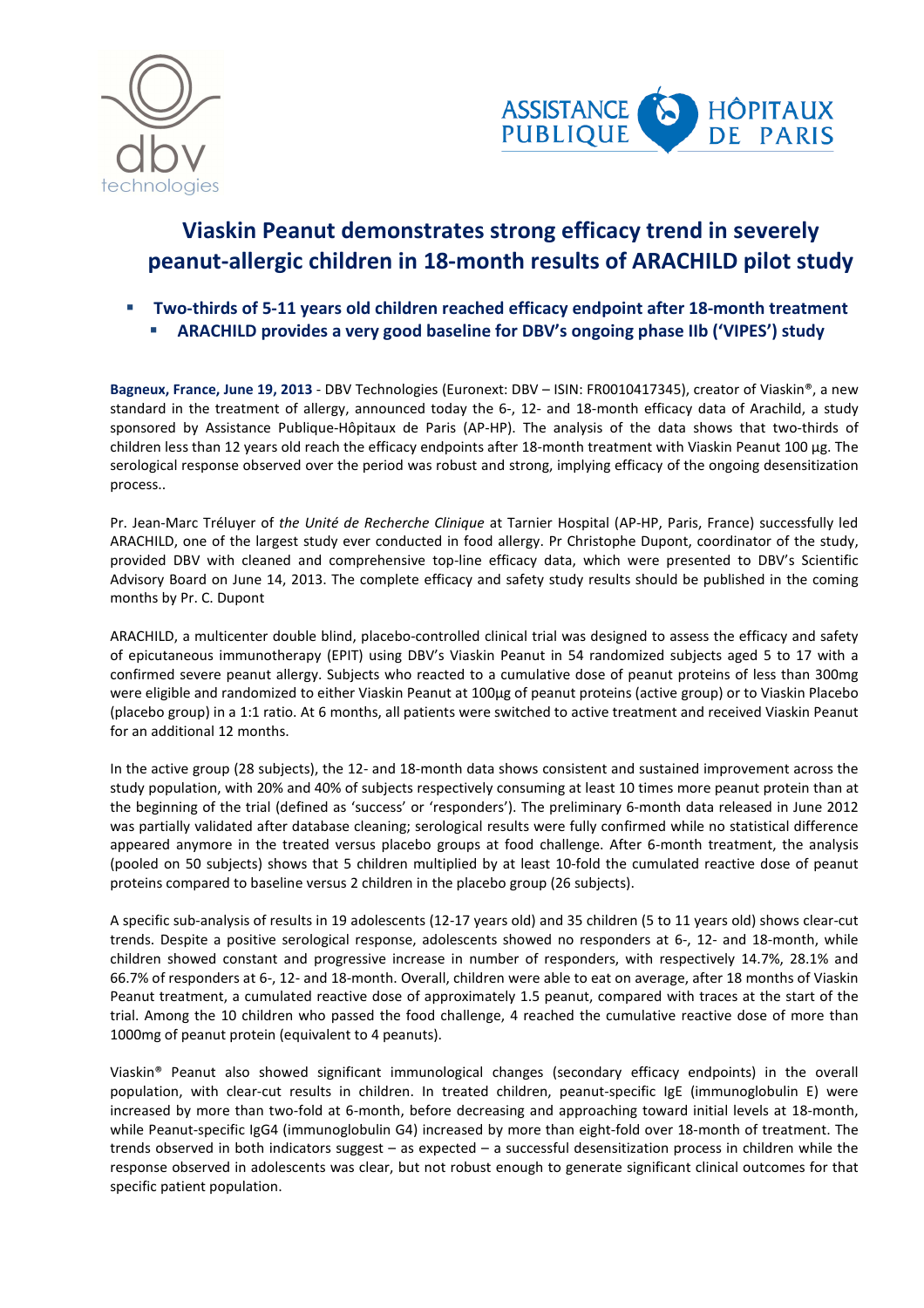*The Arachild results provide strong support for the continued development of epicutaneous immunotherapy"* stated **Pr. Hugh Sampson,** Chief of the Division of Allergy & Immunology in the Department of Pediatrics, Director of the Jaffe Food Allergy Institute, and Dean of Translational Biomedical Science at The Mount Sinai Medical Center in New York, USA. Pr. Sampson is also a member of DBV's Scientific Advisory Board as well as International Coordinating Investigator for DBV's Phase IIb VIPES clinical trial and Principal Investigator of the National Institutes of Healthsponsored Consortium of Food Allergy Research clinical study with Viaskin Peanut (CoFAR6). *"There is an unmet medical need for new therapeutic approaches that could lead to meaningful quality of life improvements for patients who are in constant fear of violent allergic reactions.***"** 

**Pr. Christophe Dupont,** French National Coordinating Investigator of ARACHILD study and Head of the Pediatric-Gastroenterology Ambulatory Department at the Necker Hospital (AP-HP) said: "*The Arachild data reveal an interesting trend toward efficacy as the change in peanut consumption observed at 18 months represents an important improvement in the quality of life of patients."*

**Dr. Pierre-Henri Benhamou**, Chairman and CEO of DBV Technologies, said: *"The objective of the Arachild study, that was launched in 2010, at a time when DBV had little evidence of the efficacy of its platform in humans, was to gauge the safety and efficacy of Viaskin in severe peanut allergic patients. The results observed at 18-months in children show that the response is robust enough to claim that Viaskin has a clear efficacy."* Dr. Pierre Henri Benhamou continued: *"I would like to thank the team at AP-HP for leading the way with this first pilot study, that has notably allowed DBV to optimize the development of Viaskin. Thanks to ARACHILD, we have optimized the protocol, methodology and design for DBV's on-going Phase IIb VIPES clinical trial in North America and Europe."* Dr. Pierre-Henri Benhamou concluded: *"Overall, we believe that Viaskin Peanut has a strong potential to safely treat peanut allergic patients, and that VIPES should provide evidence of efficacy in adolescents and adults, at higher doses."* 

The French hospitals included in the study were: Necker Hospital (AP-HP, Paris), Lenval Hospital (Nice), Hospices Civils (Strasbourg), Saint-Vincent de Paul Hospital (Lille), and Central Hospital (Nancy).

## **Meeting and audio Webcast for French-speaking analysts and investors on June 20, 2013**

DBV will host an analyst & investor meeting on 20, June 2013 at 11:00 AM (Paris time, CET) at NYSE Euronext, 39 rue Cambon – 75001 Paris.

An audio webconference call will take place simultaneously. The web conference will be available on DBV' homepage: www.dbv-technologies.com. Participants in the conference call should dial in approximately 5 to 10 minutes prior to its start. No reservation is required to participate.

Telephone numbers in order to connect to the conference from France +33(0)1 76 77 22 21, with an access code: 7980610.

A recording will be available shortly after the call. Phone numbers to access the replay of the conference from France is +33 (0) 1 74 20 28 00 and access code is 7980610. This replay will be available for one week following the meeting.

## **Audio Webcast for English-speaking analysts and investors on June 20, 2013**

DBV will host an analyst & investor call on 20, June 2013 at 5:00 PM (Paris time, CET) or 11:00 AM (NY time, EST). The presentation will be available on the DBV' homepage: www.dbv-technologies.com. Participants in the conference call should dial in approximately 5 to 10 minutes prior to its start. No reservation is required to participate. The conference ID is 6029386.

Telephone numbers in order to connect to the conference are: from France and continental Europe +33(0)1 76 77 22 25, from UK +44(0)20 3427 1906 and from the United States +1646 254 3362, access code: 6029386. A recording will be available shortly after the call.

Phone numbers to access the replay of the conference are: from France and continental Europe +33 (0)1 74 20 28 00, from UK +44 (0)20 3427 0598 and from the United States +1 347 366 9565 and access code is 6029386. This replay will be available for one week following the meeting.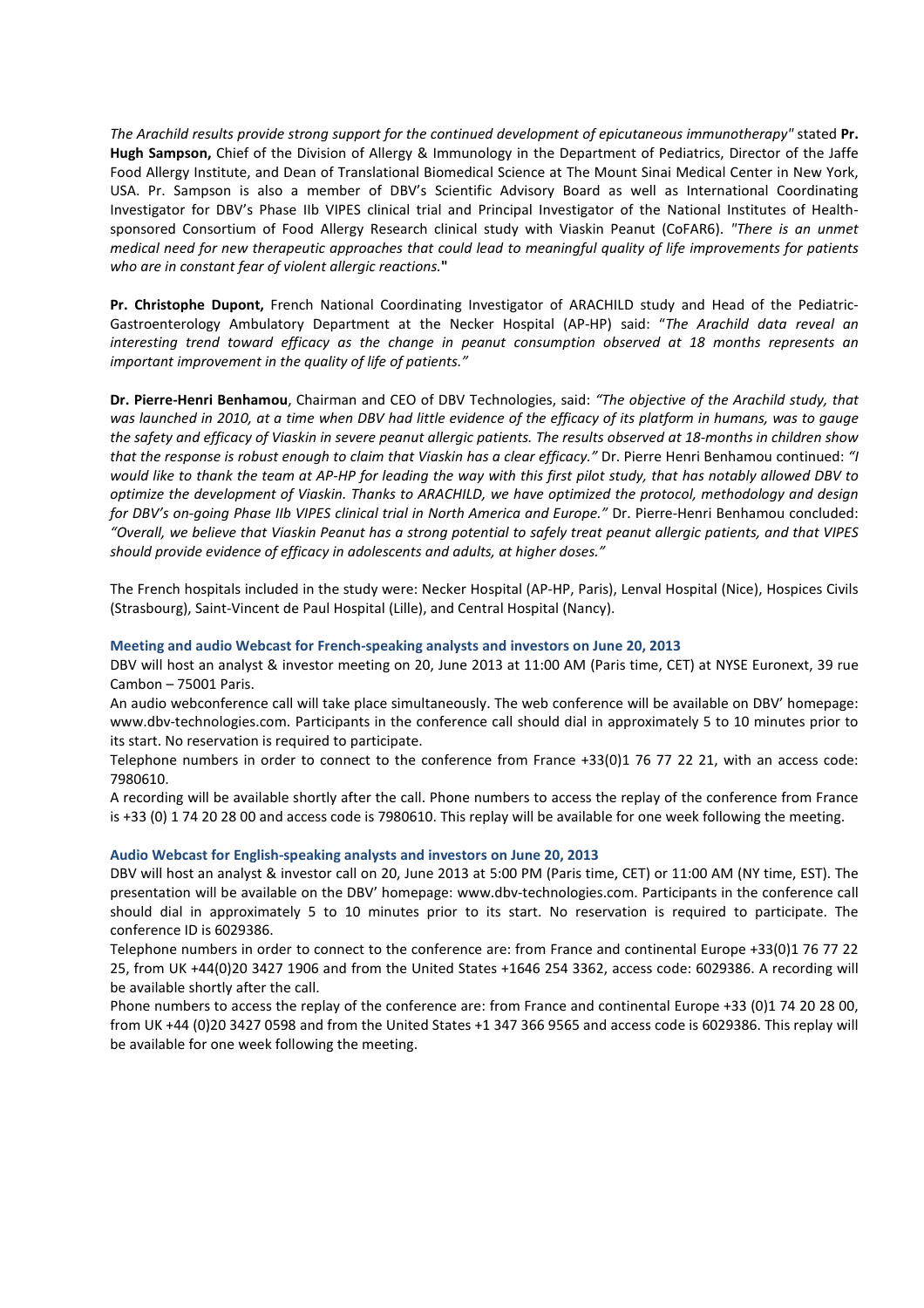## **About peanut allergy: a life-threatening risk for millions of people**

In the US, about 1.1% of the general population, or over 3 million people, are allergic to peanuts, which results in about 100 to 150 deaths per year. This allergy affects both adults and children, and in the United Kingdom, it has been estimated that peanut allergy affects 1.8% of young children. The prevalence of peanut allergy in other Western countries (e.g., Canada, France and Spain) has been studied by many researchers, and the prevalence ranges from 0.9% to 1.5%. Peanut allergy is generally considered to be persistent; many studies indicate that fewer than 20% of children will outgrow their allergy. Peanut allergy is more severe than other common food allergies, including milk and egg allergies.

#### **About DBV Technologies**

DBV Technologies is developing Viaskin®, an innovative new approach to the treatment of allergies – a major public health issue that is constantly increasing in prevalence. Food allergies represent a true handicap in everyday life for millions of people, constituting a major unmet medical need. DBV Technologies, incorporated in France in 2002, has developed a proprietary, worldwide-patented technology for administering an allergen to intact skin while avoiding transfer to the blood. The Viaskin® technology combines efficacy and safety as part of a treatment that seeks to improve the patient's tolerability of peanuts, and thus considerably lowers the risk of a systemic, allergic reaction in the event of accidental exposure The product's clinically proven safety profile enables the application of effective desensitization techniques in the most severe forms of the allergy. DBV Technologies is focusing on food allergies, including milk and peanut, for which there are currently no effective treatments. DBV Technologies has designed two products: Viaskin® Peanut and Viaskin® Milk. The clinical development program for Viaskin® Peanut has received Fast Track designation from the US Food and Drug Administration and is currently being studies in Phase II program. The company will subsequently develop a Viaskin® patch for young children with house dust mite allergy – a true public health issue because this pathology is a primary risk factors for childhood asthma.

DBV Technologies shares are traded on segment C of Euronext Paris (Ticker: DBV, ISIN code: FR0010417345).

For more information on DBV Technologies, please visit our website: www.dbv-technologies.com

## **Forward Looking Statement**

The forward-looking statements, objectives and targets contained herein are based on the Company's management strategy, current views and assumptions. Such statements involve known and unknown risks and uncertainties that may cause actual results, performance or events to differ materially from those anticipated herein. Furthermore, the Research and Development process involves several stages each of which involve the substantial risk that the Company may fail to achieve its objectives and be forced to abandon its efforts with regards to a product in which it has invested significant sums. Therefore, the Company cannot be certain that favorable results obtained during pre-clinical trials will be confirmed subsequently during clinical trials, or that the results of clinical trials will be sufficient to demonstrate the safe and effective nature of the product concerned. DBV technologies' business is subject to the risk factors outlined in its registration documents filed with the French Autorité des Marchés Financiers.

#### **About AP-HP**

The most important university hospital of Europe, the Assistance Publique-Hôpitaux de Paris is the university hospital of Ile-de-France. With 12 million of people, AP-HP offers 37 hospitals united in 12 hospital groups, 7 million of patient, and more than 2 800 clinical research projects underway in 2011. Care of nearness to the coverage of the gravest emergencies and rare diseases, AP-HP meet a need of million patients, every year. It turns out thousands of professionals, and manage many research project (2 800 in 2011) in order to make the medicine of the future. AP-HP spreads its medical, paramedical and hospital expertise around the world. With the same aim of excellence, the 90 000 professionals offer to the patient and their relatives the best cares.

The DRCD (Clinical Research and Development Department) is responsible for developing research at AP-HP and implanting all sponsorship regulations pursuant to the provision of article L1121 et seq. of the French Public Health Code. In this context, it attends to funding, implementation, supervision and quality control (monitoring) of research protocols sponsored by AP-HP. Facts and figures

- More than 2 800 clinical research projects underway in 2011 within AP-HP, all sponsors combined.

- 865 research projects (as 31/12/2011) sponsored or managed by AP-HP, including 570 clinical trials with AP-HP institutional sponsorship.

- 20,020 patients included in clinical trials sponsored or managed by AP-HP.

- 839 professionals dedicated to research and managed by the DRCD.

- 480 portfolios of active patents filed.

- 183 license agreements.

- 50 start-ups